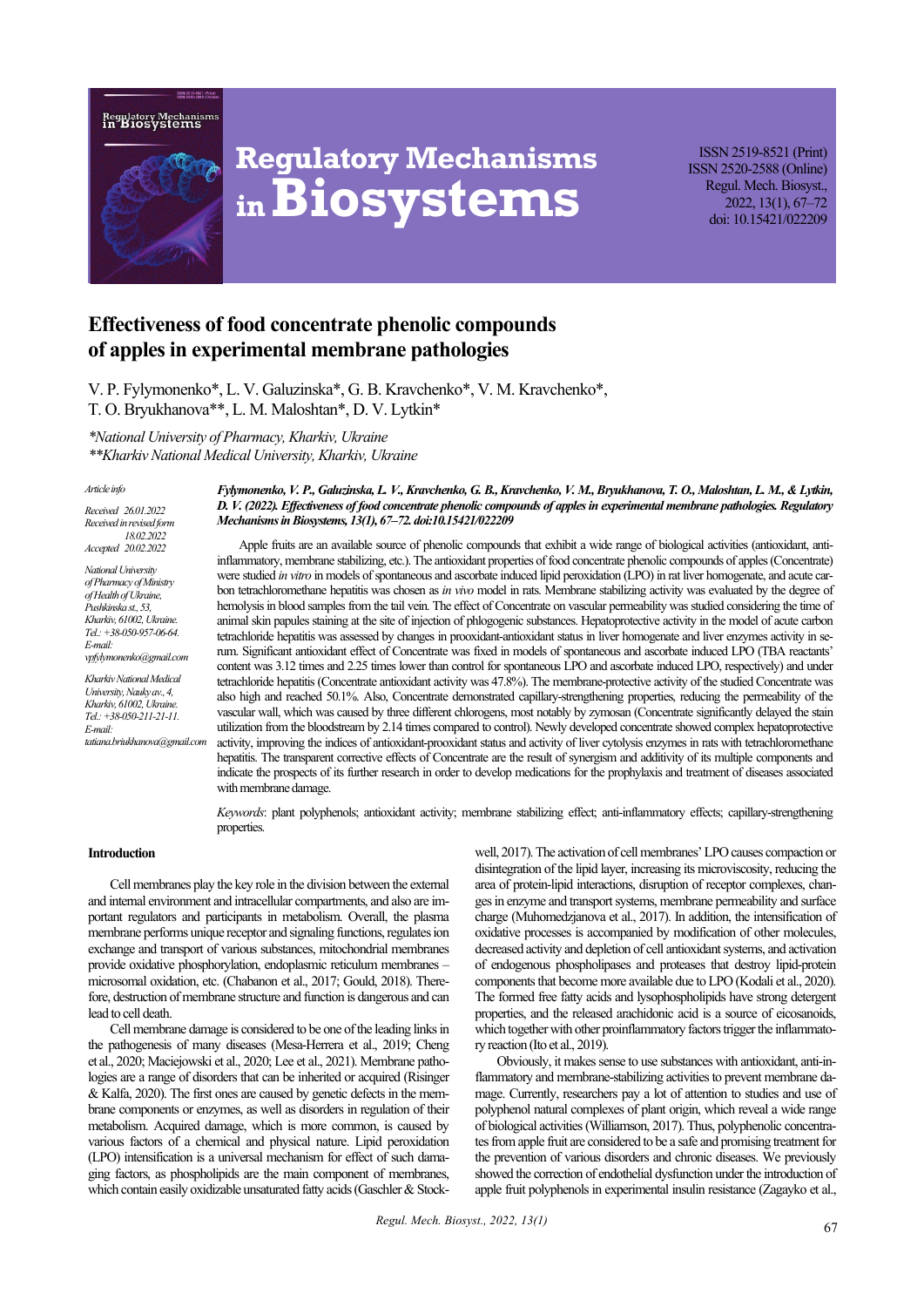2020). It is known that polyphenolic extracts from apple fruit lower cholesterol (Sommella et al., 2019), increase the high-density lipoproteins content (Zhu et al., 2021) and prevent obesity and type 2 diabetes (Han et al., 2021), and as a consequence, reduce the risk of cardiovascular disease. The antiapoptotic (Liu et al., 2021) and antitumour (Martino et al., 2019) activities of apple fruit concentrates have also been demonstrated. In addition, prophylactic administration of apple polyphenols has been shown to reduce pathological changes caused by cerebral ischemia (Yousefi-Manesh et al., 2021), can prevent lung disease development and progression (Birru et al., 2021) and liver fatty infiltration (Xu et al., 2019).

In most cases, the positive effect was accompanied by prevention or reduction of oxidative stress and some anti-inflammatory effects. It is believed that the powerful antioxidant activity of apple fruits is mediated by various polyphenolic compounds of apple fruit, represented by chlorogenic acid, floretin, proanthocyanidin B<sub>2</sub>, epicatechin, catechin, rutin, etc., which apple pulp contains in large quantities (from 0.01% to 1% of fresh fruit weight) (Stirpe et al., 2017).

The composition and, accordingly, the level and spectrum of activity of polyphenolic extracts of apple varies greatly depending on the variety and place where fruit maturates, the part of apple fruit from which they are obtained as well as the method of extraction (Shafi et al., 2019; Zhang et al., 2020). In addition, the molecular mechanisms of the effects of polyphenols on the membrane composition are not fully understood.

Thus, the aim of this study was to investigate the antioxidant, membrane stabilizing and hepatoprotective activities of сoncentrate of apple phenolic compounds in models *in vitro* and *in vivo*.

#### **Materials and methods**

The experiments were conducted in compliance with "General ethical principles of animal research" (Ukraine, 2001), harmonized with the "European Convention for the Protection of Vertebrate Animals used for Experimental and Other Scientific Purposes" (Strasbourg, 1986). Rats were fed a standard diet, free access to water, and kept in vivarium standard environmental conditions (temperature 20–24 °C, humidity 50–65%, light cycle day: night – 12 hours: 12 hours) at the Educational and Scientific Training Center of Medical and Biological Research of the Educational and Scientific Institute of Applied Pharmacy of the National University of Pharmacy (NUPh). In accordance with the protocol of *in vivo* experiment, animals were decapitated under ether anesthesia; blood from the tail vein was also taken under light ether anesthesia.

The study was carried out using male rats weighing 180–220 g. The object of the study was food concentrate phenolic compounds of apples (Concentrate) – a functional food product developed at the Department of Pharmacognosy of NUPh under the supervision of Prof. O.M.Koshovyi (Zagayko et al., 2016). The experimental studies included two steps that were conducted *in vitro* and *in vivo*.

Experimental evaluation of the Concentrate's antioxidant properties was studied *in vitro* in models of spontaneous and ascorbate induced lipid peroxidation in liver homogenate. To liver tissue 25% homogenate, which was prepared on  $0.1$  M Tris-chloride buffer ( $pH = 7.0$ ), Concentrate aqueous solution was added at the ratio of 1 mg per 1 g of liver tissue. Freshly obtained mixtures of 0.2 mL volume were added to test tubes with reaction medium containing 3 mL of Tris-chloride buffer ( $pH = 7.0$ ) (for modeling ascorbate induced LPO was added 0.01 mL of 0.5% ascorbic acid solution neutralized with 1 M KOH solution). Only homogenate by volume 0.2 mL was added to the control sample. Incubation was performed at 37 ºC for 5, 10 and 15 minutes in a water thermostat with constant shaking. The reaction was stopped by adding to the incubation medium 1.5 mL of 40% trichloroacetic acid solution, after which the TBA reactants' content in the incubation medium was determined (Yoshida et al., 2013).

A model of acute tetrachloromethane hepatitis was chosen to study the antioxidant properties of Concentrate apple fruit phenolic compounds *in vivo*. Hepatitis was simulated by a single intragastric injection of carbon tetrachloride 50% oil solution at a dose of 1 mL/100 g of animal body weight (Stefanov, 2001). The studied Concentrate dose was calculated for total polyphenols' content – 9 mg/100 g of body weight, and the reference medication –  $\alpha$ -tocopherol was administered intragastrically at a dose of 50 mg/kg of body weight twice one hour before and two hours after administration of carbon tetrachloride. On the next day, the animals were decapitated under etheric anesthesia and liver homogenate was used for further studies. The TBA reactants' content was determined in the obtained liver homogenates by the conventional method (Yoshida et al., 2013) and the antioxidant activity of the studied solutions was calculated as the ratio of the TBA reactants' content in the experimental group to the content of TBA reactants in the control group in percentage.

Membrane-stabilizing activity of Concentrate was evaluated by the degree of hemolysis by the method of F. C. Jager (Voronina et al., 1996), which is based on the extra-erythrocyte hemoglobin determination, which enters the blood due to spontaneous lysis of erythrocyte membranes caused by LPO activation by environmental oxygen. Animals were divided into four groups: group 1 – control animals administered placebo; group 2 – animals treated with Concentrate at a dose of 9 mg calculated for polyphenols per 100 g of body weight; group 3 – animals treated with α-tocopherol oil solution at a dose of 50 mg/kg body weight; group 4 – animals treated with quercetin at a dose of 5 mg/kg bogy weight. Solutions of Concentrate and reference medications (quercetin and α-tocopherol) were administered intragastrically to animals for three days. On the fourth day of the experiment, blood samples were taken from the tail vein in all animals and the degree of hemolysis was determined. Membrane stabilizing activity was calculated as the ratio of the degree of hemolysis in the experimental group to the degree of hemolysis in the control group as a percentage.

Taking into consideration that the studied Concentrate contains polyphenols, which revealed important pharmacological properties, such as the ability to seal cell membranes, reduce their permeability, enhance vascular wall resistance, our further experiment was aimed at studying the influence of Concentrate on vascular permeability by the method of P. P.Golikov (Stefanov, 2001). For this purpose, rats weighing 180–220 g were fixed on the operating table belly up, hair on the abdomen was removed. The femoral vein was exposed on the right hind paw and 1% trypan blue solution in a dose of 2 mL/kg body weight, which was prepared on physiological solution, was injected into it with the help of a tuberculin syringe. After 10 minutes of intravenous injection of the dye, phlogogenic substances were administered intradermally in a volume of 0.02 mL: undiluted egg white, 2% zymosan suspension or 0.1% histamine solution. Concentrate at a dose calculated by total polyphenol content of 9 mg/100 g of body weight and the reference medication – classic medication with capillary-strengthening effect – quercetin at a dose of 50 mg/kg body weight was administered intragastrically 40 min before the experiment. The effect of Concentrate on rat vascular permeability was assessed by the time of papule staining (animal skin at the site of phlogogenic substances injection) in seconds. The following phlogogenic substances were used: egg albumin (protein), zymosan and histamine.

The study of Concentrate hepatoprotective properties was done in a model of acute carbon tetrachloride hepatitis in rats. Animals were divided into four groups: group 1 – intact animals administered placebo; group 2 – control pathology (single intragastric administration of 50% carbon tetrachloride oil solution at a dose of 1 mL/100 g body weight); group  $3$ animals treated with Concentrate at a dose of 9 mg/100 g of body weight; group 4 – animals that administered "Silibor" at a dose of 25 mg/kg body weight. As reference medication in the evaluation of hepatoprotective properties of Concentrate hepatoprotector "Silibor" was chosen, which contains bioflavonoids from the Spotted Milk thistle fruits (produced by PhС "Zdorovye", Kharkiv) at a dose of 25 mg/kg body weight –  $ED_{30}$  for hepatoprotective effect. Concentrate and reference medication were administered intragastrically 1 hour before and 2 hours after tetrachloromethane injection. The next day the animals were decapitated under light ether anesthesia. Then blood samples were used to make serum and liver was removed and weighed to calculate liver mass and prepare the homogenate. The liver mass coefficient (LMC) of the studied animals was calculated as the ratio of liver mass to animal weight in percent (Stefanov, 2001).

The intensity of LPO processes was determined by the content of TBA reactants in the liver homogenate (Yoshida et al., 2013). The content of reduced glutathione (GSH) was investigated spectrophotometrically by the optical density of the complex with alloxan (Prohorova, 1982). Catalase activity was determined spectrophotometrically by reducing the hydrogen peroxide uptake and expressed in μmol H<sub>2</sub>O<sub>2</sub>/min per mg of protein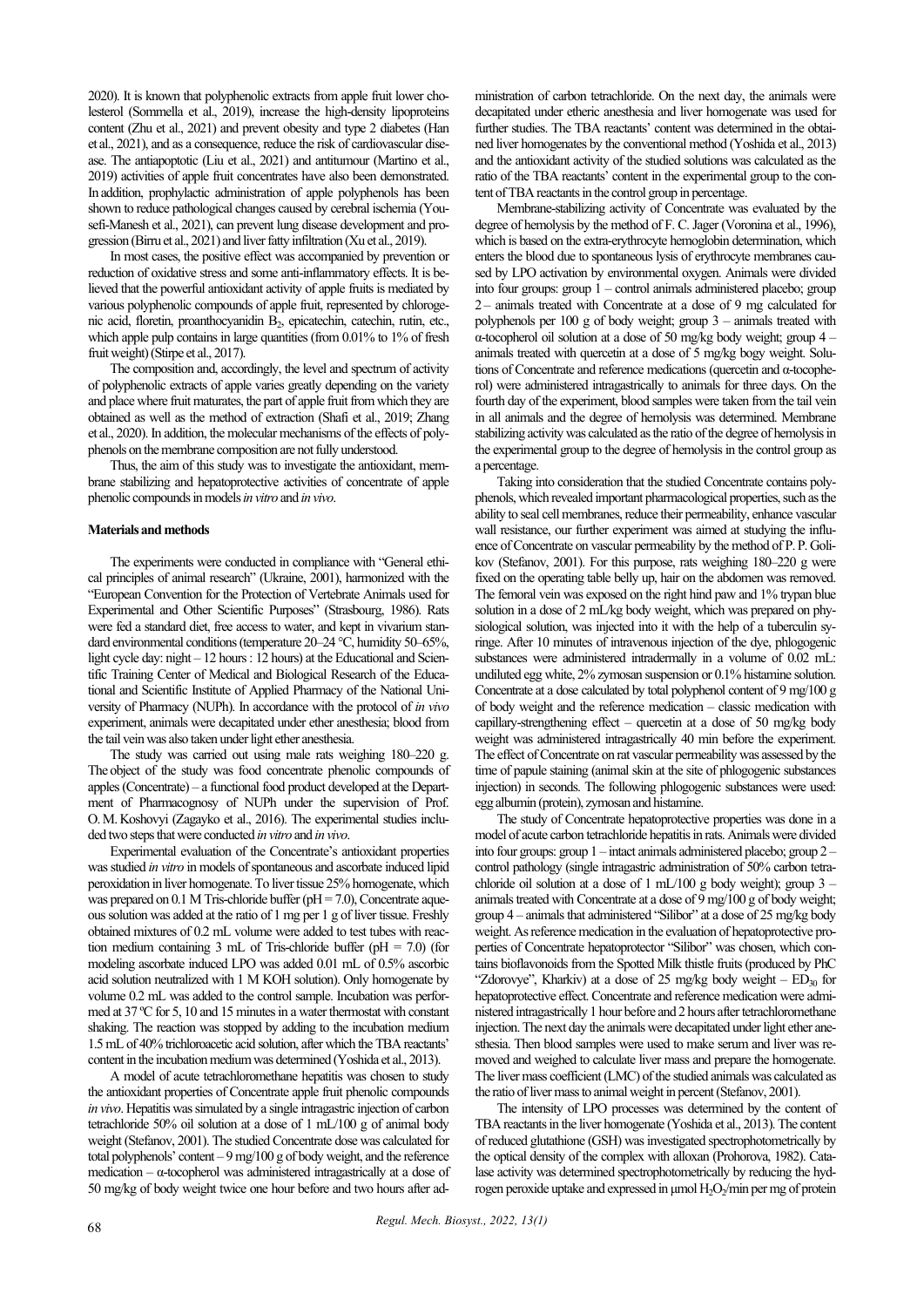(Koroljuk et al., 1988). The activity of alanine aminotransferase (ALT), alkaline phosphatase (ALP), and gamma-glutamyltranspeptidase (γ-GTP) was determined in blood serum using standard sets of reagents ("Philisit Diagnostics", Dnipro, Ukraine).

Statistical processing of the data obtained was performed using the program SPSS 22.0 software (IBM, USA). Experimental data are presented as  $x \pm SD$  (mean  $\pm$  standard deviation). The data was analyzed by descriptive statistics tools. The significance of intergroup comparisons was assessed by ANOVA. The Tukey HSD test was used for multiple comparisons in post-hoc analysis, for pairwise comparison t-test was used. The difference was considered significant at  $P < 0.05$ .

# **Results**

During liver homogenate incubation in buffer solution at a temperature of 37 ºC, a significant increase in TBA reactants' content was observed (Fig. 1). Herewith, this increase in the TBA reactants' content was observed during the first 15 minutes of incubation. After 15 minutes, the TBA reactants' content did not change. The TBA reactants' accumulation was more pronounced when ascorbate, a potent inductor of non-enzymatic LPO, was added to the incubation medium. Thus, the rate of TBA reactants' accumulation in the first 15 minutes of incubation was 0.41 nmol/g of tissue per minute in spontaneous LPO and 0.51 nmol/g of tissue per minute in ascorbate induced LPO.



Incubation time, min







**Fig. 2.**The effect of Concentrate (apple fruit polyphenols) and α-tocopherol on the spontaneous LPO development during incubation of rat liver homogenate at  $t = 37 \text{ °C}$  ( $x \pm SD$ ,  $n = 7$ ): \*\*\* – the difference is significant compared to control  $(P < 0.001)$  in the same time points of measurement, Tukey HSD test;  $\frac{1}{100}$  – the difference is significant compared to α-tocopherol ( $P < 0.001$ ) in the same time points of measurement

Under adding Concentrate to the incubation medium, the TBA reactants' content after 5 minutes from the start point of incubation was 3.12 times lower compared to the value of this indicator in the control (Fig. 2) for spontaneous LPO and 2.25 times for ascorbate induced LPO (Fig. 3). At the same time, growing of the TBA reactants' level after 5minutes of incubation was not observed under conditions of both spontaneous and ascorbate induced LPO.

When α-tocopherol was added to the incubation medium, the TBA reactants' accumulation was also less pronounced in comparison with the control group, but more pronounced in comparison with the Concentrate addition (Fig. 2 and 3). Thus, in the case of spontaneous LPO, the TBA reactants' content in the study time with α-tocopherol in the incubation medium was on average 2.49 times higher, and in ascorbate induced LPO 1.47 times higher compared to samples to which the Concentrate was added.



**Fig. 3.**Effect of Concentrate (apple polyphenols) and α-tocopherol on the development of ascorbate induced LPO during incubation of rat liver homogenate at  $t = 37$  °C in the presence of ascorbate  $(x \pm SD, n = 7)$ : \*\*\* – the difference is significant compared to control  $(P < 0.001)$ in the same time points of measurement, Tukey HSD test;  $*$  and  $*$ the difference is significant compared to  $\alpha$ -tocopherol ( $^{\#}$  – P < 0.05,  $^{\#}$  – P < 0.001) in the same time points of measurement

In the further series of experiments, we studied Concentrate antioxidant properties in a model of acute tetrachloromethane induced hepatitis. According to the data obtained (Table 1), the injection of tetrachloromethane in rats leads to a 2.50-fold increase in the content of the final products of LPO – TBA reactants in the liver homogenate compared to control. There was also growth in the intensity of spontaneous (2.96 times) and ascorbate induced (2.64 times) LPO in the liver homogenate of animals injected with carbon tetrachloride (Table 1).

When different rat experimental groups were fed Concentrate and α-tocopherol while subject to liver damage with carbon tetrachloride, the content of LPO products was significantly lower compared with Control pathology (Table 1). The Concentrate antioxidant activity was 47.8% and was comparable to α-tocopherol. Administration of the studied Concentrate to rats, as well as α-tocopherol, leads to decrease in the intensity of spontaneous and ascorbate induced LPO in the rats` liver under Control pathology (Table 1), which indicates the same ability to stabilize membranes.

The analysis and evaluation of experimental results of the membraneprotective Concentrate activity showed that in the Control group of animals the degree of hemolysis was 36.2% (Table 2). Previous administration of the Concentrate and reference medications to animals significantly affected this index. When rats were fed Concentrate, the degree of hemolysis was significantly reduced compared to the control group of animals twofold. The membrane-protective activity of the Concentrate was quite high and reached 50.1%, which is probably due to the polyphenolic composition of the Concentrate. The degree of hemolysis under the Concentrate impact was also significantly lower than in the group of animals administered reference medications (1.38 times vs α-tocopherol and 1.57 times vs quercetin). Thus, considering membrane protection activity, the studied Concentrate was comparable to α-tocopherol and exceeded the similar activity of quercetin.

The study of the capillary-strengthening effect of Concentrate showed that in the control group of animals faster staining of skin papules was observed provoked by zymosan (85.7 s), slower – histamine (172.8 s) and slowest – protein (268.5 s, Table 3). The results of the experiment revealed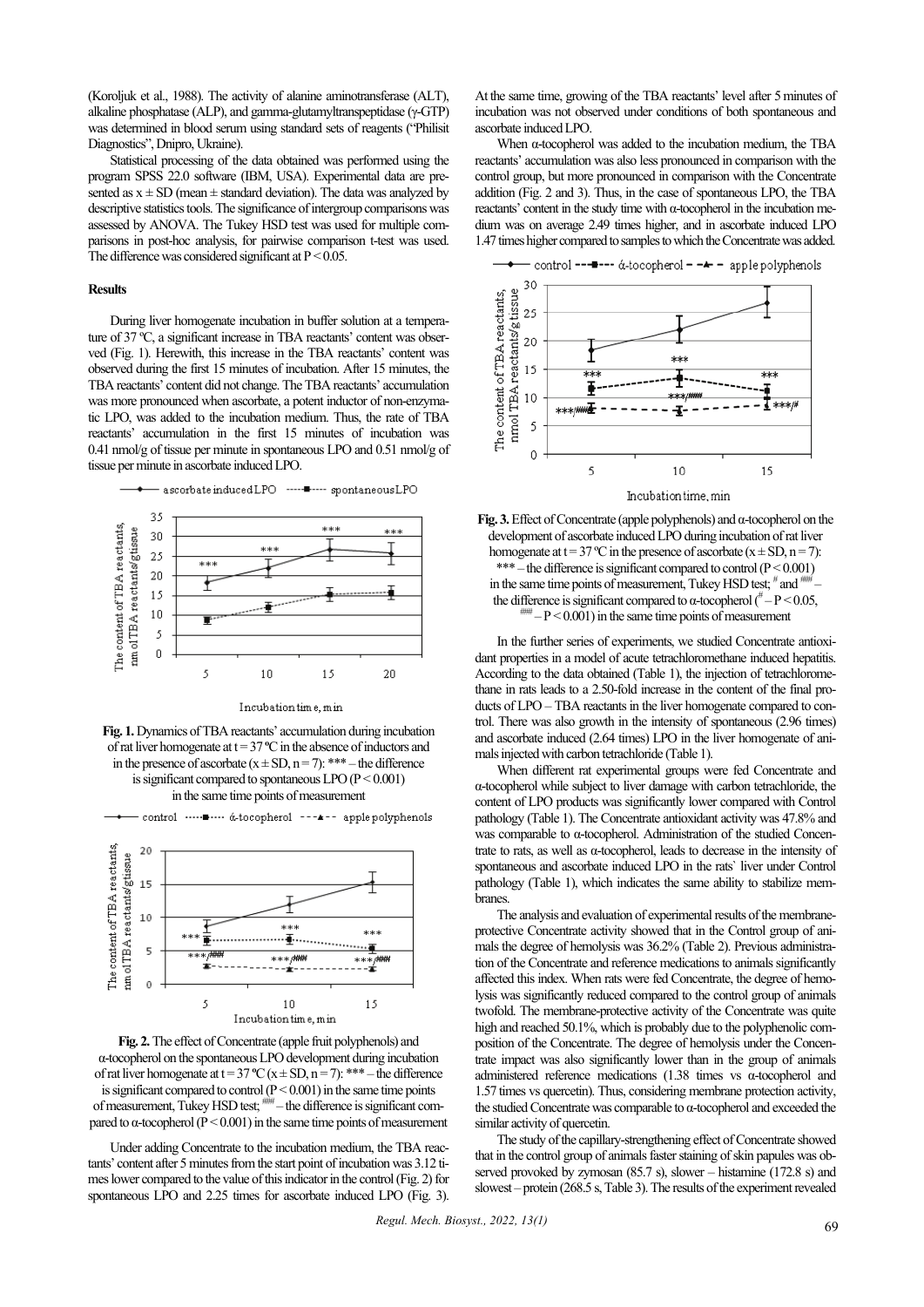Concentrate membrane-stabilizing properties, which were most pronounced under increased permeability of the rats` vascular wall by zymosan. Concentrate significantly delayed the utilization of the dye from the bloodstream by 2.14 times compared to the control pathology. Under quercetin administration, there was also considerable and significant 1.84 times change in the papule staining time compared with the control group.

# **Table 1**

The effect of Concentrate (apple polyphenols) and α-tocopherol on the TBA reactants' content, antioxidant activity and development of spontaneous and ascorbate induced LPO in the liver of rats under carbon tetrachloride induced hepatitis ( $x \pm SD$ ,  $n = 7$ )

| Indices/animal groups                       | Control         | <b>Hepatitis</b>                | $H$ epatitis + apple polyphenols | $H$ epatitis +<br>$\alpha$ -tocopherol |
|---------------------------------------------|-----------------|---------------------------------|----------------------------------|----------------------------------------|
| TBARS, nmol/g tissue                        | $.80 \pm 0.17$  | $4.50 \pm 0.76$                 | $2.35 \pm 0.36$                  | $2.50\pm0.27$ <sup>*/////</sup>        |
| Spontaneous LPO, nmol TBARS /g tissue       | $3.54 \pm 0.48$ | $10.48 \pm 0.67$ <sup>***</sup> |                                  | $5.38 \pm 0.27$                        |
| Ascorbate induced LPO, nmol TBARS /g tissue | $5.19 \pm 0.59$ | $13.70 \pm 1.00$ <sup>***</sup> |                                  |                                        |

*Notes*: \* and \*\*\* – the difference is significant compared to the control (\* – P < 0.050, \*\*\* – P < 0.001), Tukey HSD test;  $\frac{1}{100}$  the difference is significant compared to Hepatitis  $(P < 0.001)$ , Tukey HSD test.

#### **Table 2**

Membrane-protective activity of Concentrate (apple polyphenols), α-tocopherol and quercetin in a model of spontaneous hemolysis in rats  $(x \pm SD, n = 7)$ 

| Indices / animal groups                |                     |                         | Control Quercetin Apple polyphenols $\alpha$ -Tocopherol |                       |
|----------------------------------------|---------------------|-------------------------|----------------------------------------------------------|-----------------------|
| Degree of hemolysis, %                 | $36.20 \pm$<br>3.82 | $28.39 \pm$<br>$260***$ | $18.06 \pm 2.46$ ***/***                                 | $25.00 \pm$<br>485*** |
| Membrane-stabilizing<br>activity, $\%$ |                     | 21.6                    | 50.1                                                     | 30.9                  |

*Notes*: \*\*\* – the difference is significant compared to the Control ( $P < 001$ ), Tukey HSD test;  $\frac{1}{100}$  – the difference is significant compared to Quercetin (P <.001), Tukey HSD test.

#### **Table 3**

Capillary-strengthening action of Concentrate (apple polyphenols) and quercetin in rats  $(x \pm SD, n = 7)$ 

| Velocity of papules coloring<br>under phlogogenic substances<br>injection (c)/ Animal groups | Control          | $Phlogogen +$<br>quercetin | $Phlogogen +$<br>apple polyphenols |
|----------------------------------------------------------------------------------------------|------------------|----------------------------|------------------------------------|
| Zymosan                                                                                      | $85.7 \pm 8.6$   | $157.4 \pm 16.1***$        | $183.7\pm 17.8***$                 |
| Histamine                                                                                    | $172.8 \pm 17.5$ | $253.5 \pm 26.9$ ***       | $241.5 \pm 28.1***$                |
| Protein                                                                                      | $268.5 \pm 28.0$ | $323.5 \pm 17.2$ ***       | $327.0 \pm 18.5$ ***               |

*Notes*: \*\*\* – the difference is significant compared to the Control ( $P < 0.001$ ), Tukey HSDtest;  $^{\#}$  – the difference is significant compared to Phlogogen+Quercetin (P < 0.01), Tukey HSD test.

# Sufficiently slow papule staining was not observed in the animals treated with histamine papules. Reference medication and Concentrate equally slowed down the staining process (quercetin in 1.48 times, Concentrate in 1.40 times compared with the control group). Observed capillarystrengthening effect under the protein subcutaneous injection to rats was the same in both study groups and the rate of papule staining was slower compared to the control group by 1.22 times in animals administered apple polyphenols and 1.20 times in animals administered quercetin. Thus, the results of the experiment indicate the ability of Concentrate to reduce vascular permeability in "zymosan", "histamine" and "protein" inflammation, which correlates and coincides with the same effect of reference medication quercetin in all models.

Carbon tetrachloride administration in rats caused significant increase in LMC by 1.4 times compared to intact animals (Table 4). Toxic effects of carbon tetrachloride were accompanied by activation of LPO processes in liver tissue, which was evidenced by significant accumulation of TBA reactants by 2.50 times compared to intact animals. At the same time, the cytolytic syndrome dev6elopment caused functional disorders in the liver, which led to increased activity in the blood serum of the following enzymes ALT – by 2.73 times, ALP – 1.41 times and  $\gamma$ -GTP – by 2.35 times. Antioxidant status disorders developed under the experimental pathology, which was confirmed by significant decrease in GSH content by 1.75 times and the activity of the antioxidant enzyme catalase by 1.69 times (Table 4).

# **Table 4**

Influence of Concentrate and "Silibor" on the course of acute toxic hepatitis caused by the introduction of carbon tetrachloride in rats (hepatitis) ( $x \pm SD$ ,  $n = 7$ )

| Analyzed<br>biosample | Indices / animal groups                                      | Control          | <b>Hepatitis</b>    | $He$ Hepatitis + apple polyphenols | $He$ patitis + spotted<br>milk thistle polyphenols |
|-----------------------|--------------------------------------------------------------|------------------|---------------------|------------------------------------|----------------------------------------------------|
| Liver                 | LMC. $%$                                                     | $3.73 \pm 0.15$  | $5.18 \pm 0.27***$  | $3.89 \pm 0.32$ ###                | $3.93 \pm 0.35$ ###                                |
| Liver<br>homogenate   | TBARS, nmol/g tissue                                         | $1.80 \pm 0.17$  | $4.50 \pm 0.76$ *** | $2.35 \pm 0.36$ ###                | $2.87 \pm 0.18***$                                 |
|                       | GSH, umol/g                                                  | $3.38 \pm 0.21$  | $1.92 \pm 0.10***$  | $3.11 \pm 0.15$ */###              | $2.85 \pm 0.16$ ***/###                            |
|                       | Catalase, umol H <sub>2</sub> O <sub>2</sub> /min/mg protein | $86.96 \pm 2.55$ | $51.40 \pm 3.04***$ | $78.54 \pm 3.25***$                | $70.70 \pm 4.10***$                                |
| Blood serum           | $ALT$ , mmol/g $^{\bullet}L$                                 | $0.41 \pm 0.04$  | $1.12 \pm 0.07$ *** | $0.75 \pm 0.04$ ***/###            | $0.76 \pm 0.04***$                                 |
|                       | $ALP$ , $\mu$ cat/ $L$                                       | $4.31 \pm 0.43$  | $6.07 \pm 0.39***$  | $5.18 \pm 0.12$ ***/###            | $5.10 \pm 0.34$ ***/###                            |
|                       | $\gamma$ -GTP, $\mu$ cat/L                                   | $3.15 \pm 0.19$  | $7.41 \pm 0.18***$  | $6.05 \pm 0.15***$                 | $6.24 \pm 0.35$ ***/###                            |

*Notes*: \* and \*\*\* – the difference is significant compared to the Control (\* – P < 0.05, \*\*\* – P < 0.001), Tukey HSD test; <sup>###</sup> – the difference is significant compared to Hepatitis (P < 0.001), Tukey HSD test; LMC – liver mass ratio, GSH – reduced glutathione, ALT – alanine aminotransferase, ALP – alkaline phosphatase, γ-GTP – gammaglutamyltranspeptidase.

Concentrate administration to animals in both prophylaxis and treatment regimen stimulated the restore clinical and biochemical parameters and reduced hyperlipoperoxidation under experimental pathology. Thus, the studied Concentrate significantly reduced the TBA reactants content by 1.91 times (Table 4). The antioxidant status of animals treated with apple phenolic compounds also improved antioxidant defense. In particular, the GSH level in the liver homogenate was restored almost to normal, and the catalase activity was 1.53 times higher than in the control pathology group. Along with positive changes in the indicators of LPO and antioxidant system in the liver tissue, in the serum there was a decrease in the activity of cytolysis enzymes (Table 4). Thus, the activity of ALT was 1.45 times, and the activity of enzymes ALP and  $\gamma$ -GTP 1.18 and 1.22 times, respectively, significantly lower than in rats of the control pathology group. In the group of animals injected with "Silibor", significant reduction in LMC by

1.32 times was observed, as well as with the introduction of Concentrate. The content of LPO products in the liver homogenate also decreased by 1.57 times compared with the control group (Table 4). From the antioxidant system there was an increase in the GSH content by 1.48 times and catalase activity by 1.38 times.

# **Discussion**

Thus, the obtained data show that the studied Concentrate is able to effectively block both spontaneous and ascorbate induced activation of LPO processes *in vitro* and *in vivo*, which indicates its pronounced antioxidant properties. The biological activity of the new Concentrate is determined, primarily, by gallic, caffeic, chlorogenic, ursolic acids; quercetin; epicatechin; leukoanthocyanidins and ascorbic acid (Zagayko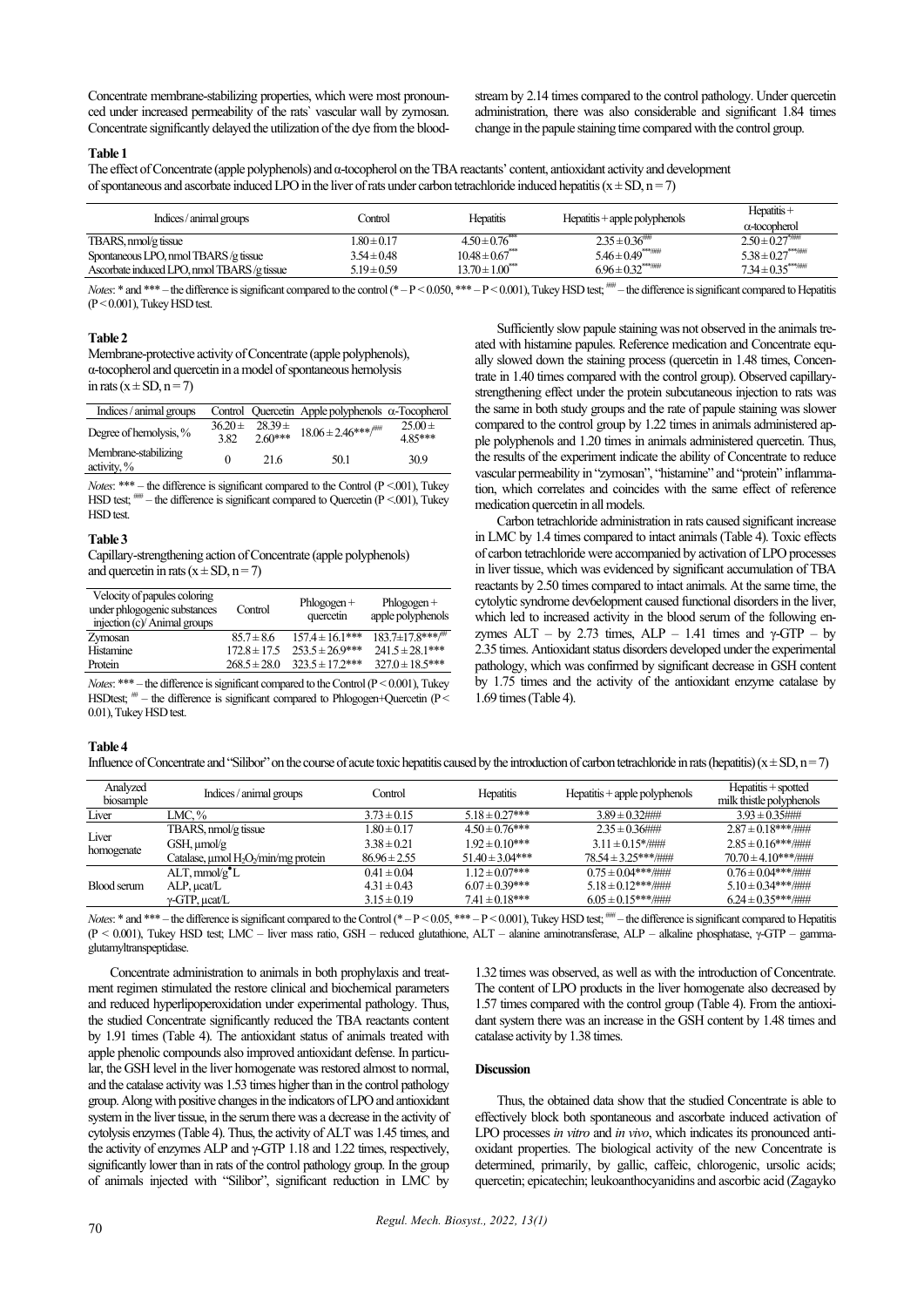et al., 2016). It is known that these compounds are able to "capture" directly free radicals and reactive oxygen species, chelate metals with variable valence, inhibit enzymes involved in the formation of reactive oxygen species, and restore antioxidant activity (Bernatoniene & Kopustinskiene, 2018; Yahf, 2018).

The results obtained in the experiment correspond with the literature data that the polyphenolic compounds contained in the studied concentrate are able to normalize the antioxidant-prooxidant balance, resulting in LPO inhibition. Thus, marked suppression of oxidative stress (decrease in the content of reactive oxygen species and nitrogen and TBA reactants, as well as increased activity and expression of antioxidant enzyme genes) in various tissues with different pathologies is accompanied by prooxidantantioxidant balance (Xiang et al., 2017; Sedlak et al., 2018; Chang et al., 2021; Yousefi-Manesh et al., 2021). The ability of Concentrate to inhibit ascorbate induced LPO may be related to the binding of iron ions by polyphenols, which are required for induction of LPO by ascorbate.

Powerful antioxidant properties of polyphenols prevent lipid oxidation and, thus, prevent the membrane destruction, which was demonstrated in our study by reducing the degree of hemolysis. Membrane-stabilizing activity of polyphenols from various plant extracts was also shown in publications (Ydyrys et al., 2021). Proanthocyanidins from pine bark also had a significant membrane-protective effect on erythrocytes in uncontrolled type 2 diabetes mellitus (Visser et al., 2017).

The capillary-strengthening effects of apple polyphenols, which were found in our experiment, are the consequence of antioxidant, membranestabilizing and anti-inflammatory effects of the studied Concentrate. The results of the analysis of 22 randomized controlled investigations also indicate pronounced vasoconstrictive properties of polyphenols (Martini et al., 2020). The vascular protective mechanism of chlorogenic acid mediate by many effects: reduction of oxidative damage to endothelial cells, reduction of proinflammatory cytokines, inhibition of E-selectin and adhesion molecule expression, inhibition of angiotensin-converting enzyme and proliferation of cells, etc.

Carbon tetrachloride induced liver damage is a classic model of socalled free radical pathologies, which is used to study the antioxidant properties of biologically active compounds. Significant hepatotoxicity of carbon tetrachloride is associated with its high solubility in lipids and accumulation in the hydrophobic layer of biomembranes, as well as membrane structure damage due to activation of LPO processes by trichloromethyl radical, a product of transformation of this xenobiotic (McGill & Jaesch). Thus, our data on the LPO activation processes and reduction of antioxidant activity in acute tetrachloromethane induced hepatitis in the liver are consistent with the literature data on the key role of free radical processes in hepatotoxicity of carbon tetrachloride.

The pathophysiological mechanisms of tetrachloromethane induced hepatitis are quite similar to the development of steatosis in humans. Intoxication of animals with carbon tetrachloride is to some extent a standard of liver damage with characteristic manifestations of organ dysfunction and pathomorphological changes in the hepatobiliary system. The necrogenic effect of carbon tetrachloride is triggered by damage to lysosomes, mitochondria and other cell membrane structures due to direct alkylation and activation of LPO induced by the formation of free radical metabolites of carbon tetrachloride (Clemens et al., 2019). The results obtained indicate edema of the organ and circulatory disorders (increased LMC), the cytolytic syndrome development (increased ALT activity) and impaired liver function (increased activity of ALP and γ-GTP).

Administration of Concentrate to rats under acute carbon tetrachloride poisoning significantly improves the antioxidant-prooxidant status of the liver by reducing the LPO development and stabilization of cell membranes, and improving antioxidant protection. Significant reduction of the TBA reactants' content and the restoration of the functioning of the disturbed components of antioxidant protection (GSH level and catalase activity) of the liver is realized, probably due to the participation of the hydrogen atom polyphenols. In addition to antioxidant and membrane-stabilizing effects, polyphenols are also likely to have anti-inflammatory and anti-inflammatory effects caused by carbon tetrachloride (Liu et al., 2018). Gallic acid and its esters are known to have potent anti-inflammatory activity that can inhibit NF-κB activation by inhibiting the production of interleukin 1 and tumour necrosis factor (TNF) (BenSaad et al., 2017). Another apple polyphenol, floretin, inhibited the expression of the inflammatory mediator interleukin 6 and the chemoattractants neutrophils IL8 and CCL20 lymphocytes, reducing inflammation in chronic obstructive pulmonary disease (Birru et al., 20211).

The results of other researchers, who studied effects of blueberry polyphenolic extract (Liu et al., 2019), green tea (Wang et al., 2019) and cherry fruit polyphenols (Sobeh et al., 2020) in the model of acute carbon tetrachloride hepatitis, showed a similar protective effect: decrease in the TBA reactant content and increase in the activity of superoxide dismutase / glutathione peroxidase and the GSH content, decrease in the activity of transaminases, as well as decrease in the levels of proinflammatory cytokines, total bilirubin and lipids in blood plasma. Hepatoprotective activity was found for some components of the studied apple Concentrate. Thus, gallic acid has been shown to exert its protective effect by enhancing the expression of antioxidant enzyme genes and inhibiting the expression of interleukins (IL1β, IL6), cyclooxygenase-2 and TNFα (Ojeaburu & Oriakhi, 2021). Quercetin also normalized prooxidant-antioxidant status and reduced serum markers of liver damage (Huang et al., 2018; Liu et al., 2020). Epicatechin (Alkinani et al., 2021) and anthocyanins (Popović et al., 2019) had significant antioxidant and hepatoprotective efficacy.

# **Conclusions**

The data obtained indicated a pronounced antioxidant effect of food concentrate of apple phenolic compounds in *in vitro* and *in vivo*models of spontaneous and ascorbate induced lipid peroxidation and carbon tetrachloride hepatitis respectively. The studied Concentrate showed a significant membrane-stabilizing activity, demonstrated capillary-strengthening properties, revealed a complex hepatoprotective effect that was comparable to reference medications.

The discovered corrective pharmacological effects of food concentrate of phenolic compounds of apples indicate the prospects of its further study in order to develop medications for prophylaxis and complex therapy for diseases that are accompanied by membrane damage.

#### **References**

- [Alkinani, K. B., Ali, E., Al-Shaikh, T. M., Awlia Khan, J. A., Al-Naomasi, T. M.,](http://doi.org/10.1155/2021/4655150)  [Ali, S. S., Abduljawad, A. A., Mosa, O. F., & Zafar,](http://doi.org/10.1155/2021/4655150) T. A. (2021). Hepatoprotective effects of (-) epicatechin in CCl<sub>4</sub>-induced toxicity model are mediated via [modulation of oxidative stress markers in rats. Evidence-Based Complementary](http://doi.org/10.1155/2021/4655150)  [and Alternative Medicine, 2021, 4655150.](http://doi.org/10.1155/2021/4655150)
- [BenSaad, L. A., Kim, K. H., Quah, C. C., Kim, W. R., & Shahimi, M. \(2017\). Anti](http://doi.org/10.1186/s12906-017-1555-0)[inflammatory potential of ellagic acid, gallic acid and punicalagin A&B isolated](http://doi.org/10.1186/s12906-017-1555-0)  from *Punica granatum*. BMC Complementary and Alternative Medicine, [17\(1\), 47.](http://doi.org/10.1186/s12906-017-1555-0)
- [Bernatoniene, J., & Kopustinskiene, D. M. \(2018\). The role of catechins in cellular](http://doi.org/10.3390/molecules23040965)  [responses to oxidative stress. Molecules, 23\(4\), 965.](http://doi.org/10.3390/molecules23040965)
- [Birru, R. L., Bein, K., Wells, H., Bondarchuk, N., Barchowsky, A., Di, Y. P., & Lei](http://doi.org/10.1002/mnfr.202000658)[kauf, G. D. \(2021\). Phloretin, an apple polyphenol, inhibits pathogen-induced](http://doi.org/10.1002/mnfr.202000658)  [mucin overproduction. Molecular Nutrition and Food Research, 65\(2\),](http://doi.org/10.1002/mnfr.202000658)  [e2000658.](http://doi.org/10.1002/mnfr.202000658)
- [Birru1, R. L., Bein, K., Bondarchuk, N., Wells, H., Lin, Q., Di, Y. P., & Leikauf,](http://doi.org/10.3389/fcimb.2021.652944)  [G.D. \(2021\). Antimicrobial and anti-inflammatory activity of apple polyphenol](http://doi.org/10.3389/fcimb.2021.652944)  [phloretin on respiratory pathogens associated with chronic obstructive pulmo](http://doi.org/10.3389/fcimb.2021.652944)[nary disease. Frontiers in Cellular and Infection Microbiology, 11, 652944.](http://doi.org/10.3389/fcimb.2021.652944)
- [Chabanon, M., Stachowiak, J. C., & Rangamani, P. \(2017\). Systems biology of cel](http://doi.org/10.1002/wsbm.1386)[lular membranes: A convergence with biophysics. Wiley Interdisciplinary Re](http://doi.org/10.1002/wsbm.1386)[views, Systems Biology and Medicine, 9\(5\), 1386.](http://doi.org/10.1002/wsbm.1386)
- [Chang, W. C., Wu, J. S., & Shen, S. C. \(2021\). Vescalagin from pink wax apple](http://doi.org/10.3390/plants10071448)  (*Syzygium samarangense* (Blume) Mer[rill and Perry\) protects pancreatic β](http://doi.org/10.3390/plants10071448)-cells [against methylglyoxal-induced inflammation in rats. Plants, 10\(7\), 1448.](http://doi.org/10.3390/plants10071448)
- [Cheng, H., Gang, X., He, G., Liu, Y., Wang, Y., Zhao, X., & Wang, G. \(2020\). The](http://doi.org/10.3389/fendo.2020.592129)  [molecular mechanisms underlying mitochondria-associated endoplasmic reticu](http://doi.org/10.3389/fendo.2020.592129)[lum membrane-induced insulin resistance. Frontiers in Endocrinology, 11, 592129.](http://doi.org/10.3389/fendo.2020.592129)
- [Cianfruglia, L., Morresi, C., Bacchetti, T., Armeni, T., & Ferretti, G. \(2020\). Protec](http://doi.org/10.3390/antiox9101006)[tion of polyphenols against glyco-oxidative stress: Involvement of glyoxalase](http://doi.org/10.3390/antiox9101006)  [pathway. Antioxidants, 9\(10\), 1006.](http://doi.org/10.3390/antiox9101006)
- Clemens, M. M., McGill, M. R., & Apte, U. (2019). Mechanisms and biomarkers of [liver regeneration after drug-induced liver injury. Advances in Pharmacology,](http://doi.org/10.1016/bs.apha.2019.03.001)  [85, 241–262.](http://doi.org/10.1016/bs.apha.2019.03.001)
- [Gaschler, M. M., & Stockwell, B. R. \(2017\). Lipid peroxidation in cell death. Bio](http://doi.org/10.1016/j.bbrc.2016.10.086)[chemical and Biophysical Research Communications, 482\(3\), 419–425.](http://doi.org/10.1016/j.bbrc.2016.10.086)